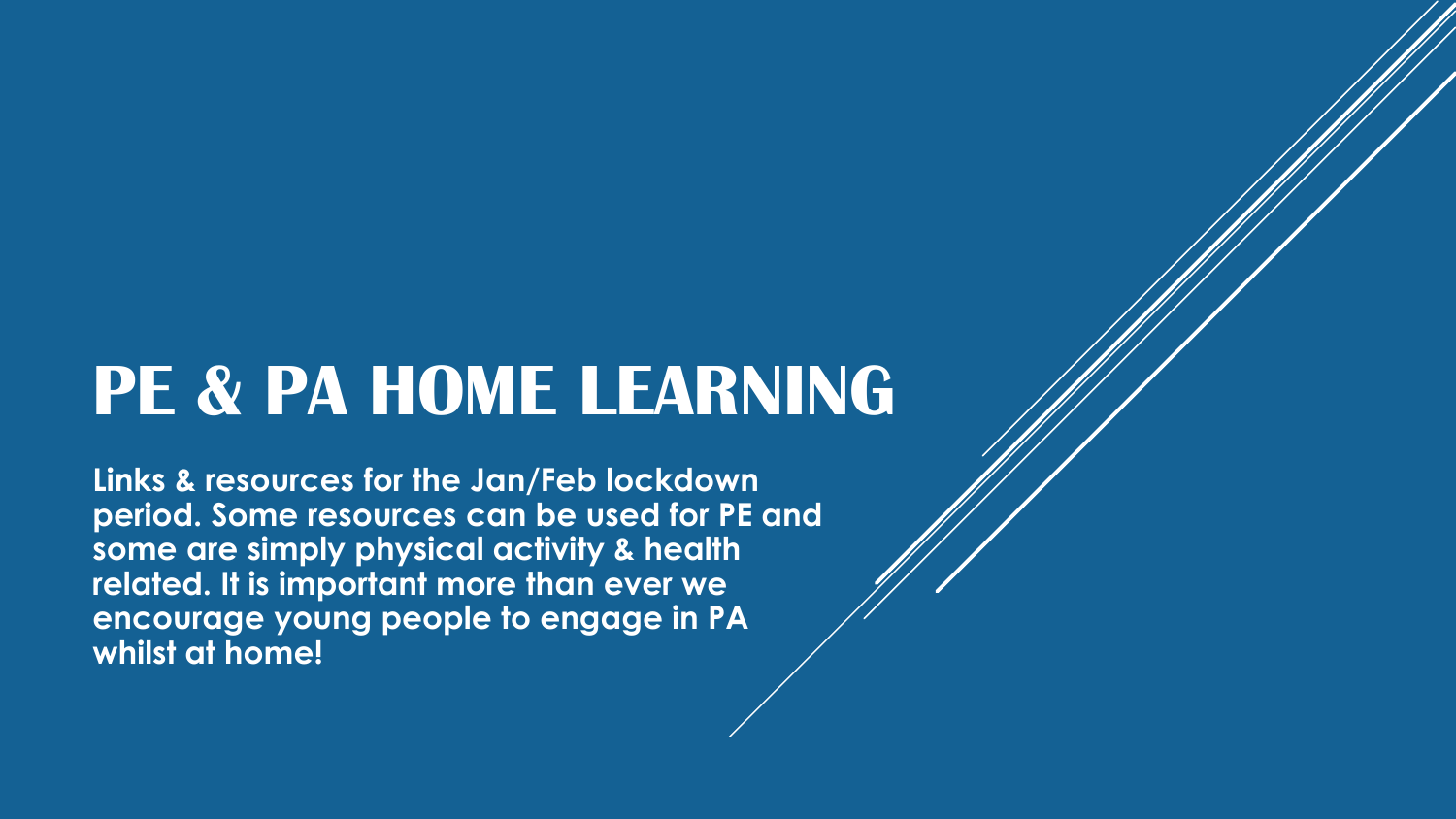| <b>Activity</b>                                   | <b>Description</b>                                                                                           | Link to resource                                                                                      |
|---------------------------------------------------|--------------------------------------------------------------------------------------------------------------|-------------------------------------------------------------------------------------------------------|
| Yorkshire Sports 'This is PE'                     | AfPE and Govt endorsed home<br>learning PE videos                                                            | https://www.youtube.com/channel/U<br><b>CGVzDT1kETxgbfXe0BCSvkA</b>                                   |
| <b>Youth Sports Trust 60 second</b><br>challenges | <b>Physical activity challenges created</b><br>by YST, can be used at home or in<br>classrooms               | https://www.youthsporttrust.org/60-<br>second-physical-activity-challenges                            |
| <b>Get Set 4 PE active families resources</b>     | A variety of different challenges<br>children and families can do whilst at<br>home                          | https://www.getset4pe.co.uk/Resourc<br>eBank/ResourceCategory/1002                                    |
| <b>NETFLEX Physical Activity Videos</b>           | A Netflix style resource containing lots<br>of different videos around PE & PA                               | https://drive.google.com/file/d/1Cf1B<br><b>Qk2-</b><br>kbOt3E8hQYK5qdhmLKKsVafH/view                 |
| <b>NETFLEX SEND Physical Activity Videos</b>      | Inclusive videos for physical activity in<br>classrooms or at home for learners<br>who will now be shielding | https://drive.google.com/file/d/17lklR<br>CIMjnInCDOZd95U43yEUfN5wbOE/vie<br>$\underline{\mathbf{W}}$ |
| <b>Health with Ryan Forwood</b>                   | A selection of videos around the<br>benefits of health and PA                                                | https://www.youtube.com/channel/U<br>CtzvLEWU2GgNTSr0ZyaXEsw                                          |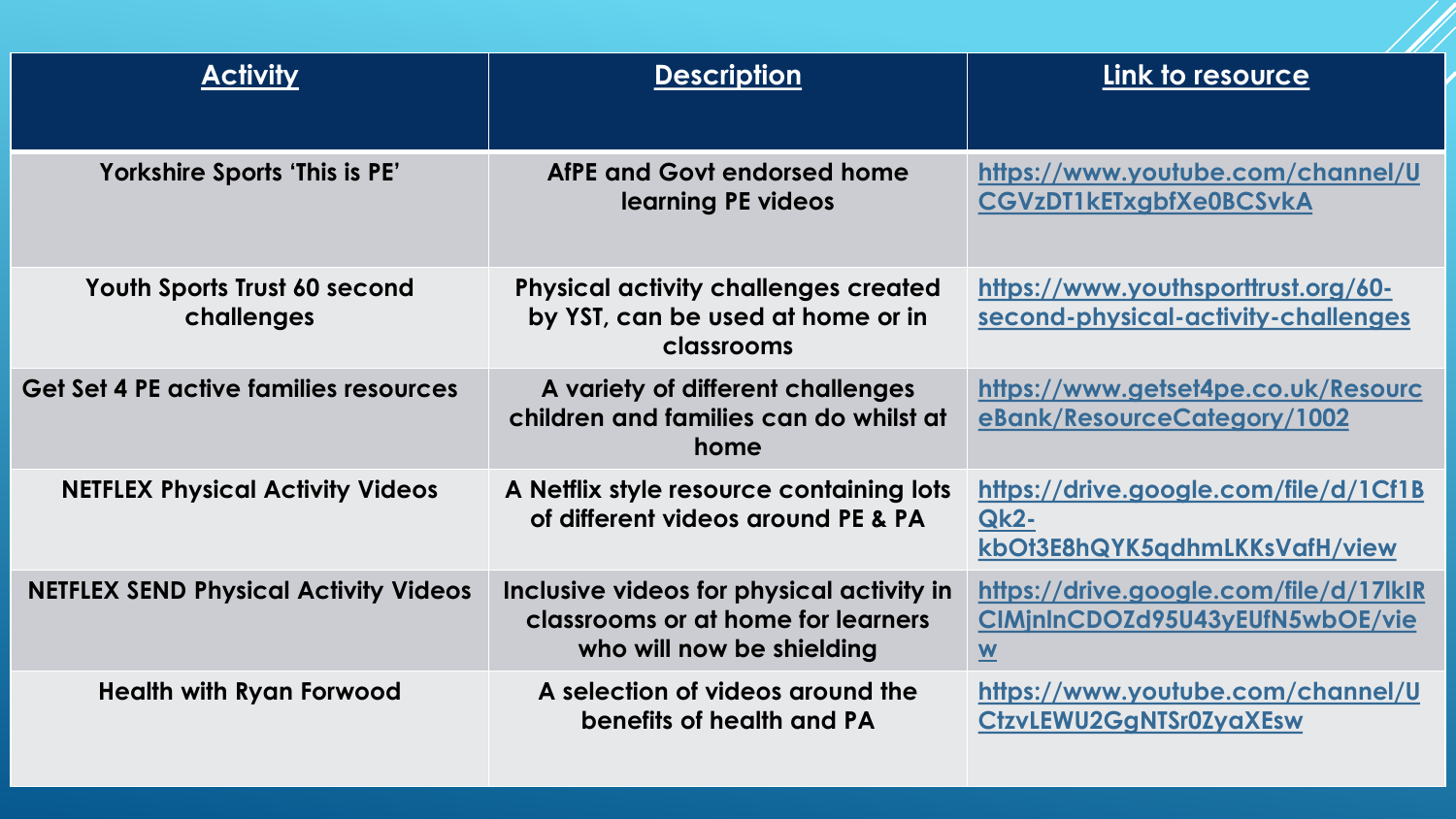| <b>Activity</b>                       | <b>Description</b>                                                                          | Link to resource                                                    |
|---------------------------------------|---------------------------------------------------------------------------------------------|---------------------------------------------------------------------|
| PE with Steven Jeff                   | PE lessons that can be used at home<br>or for key worker children                           | https://www.youtube.com/channel/U<br><b>CU827DZHDTnUYwohUiONhiA</b> |
| Youth Sports Trust after school clubs | <b>Physical activity after school clubs</b><br>created by YST for children to do at<br>home | https://www.youtube.com/user/Youth<br><b>SportTrust</b>             |
| <b>Just Dance</b>                     | A variety of songs for children to<br>dance to by copying the movements                     | https://www.youtube.com/user/justda<br>ncegame                      |
| <b>Cosmic Yoga</b>                    | Fun story themed yoga videos aimed<br>at children                                           | https://www.youtube.com/user/Cosmi<br><u>cKidsYoga</u>              |
| Go Noodle                             | A variety of movement videos for kids                                                       | https://www.gonoodle.com/                                           |
| <b>Yoga with Adrienne</b>             | Simple yoga videos suitable for all<br>ages including older children and<br>parents!        | https://www.youtube.com/c/yogawith<br>adriene/videos                |